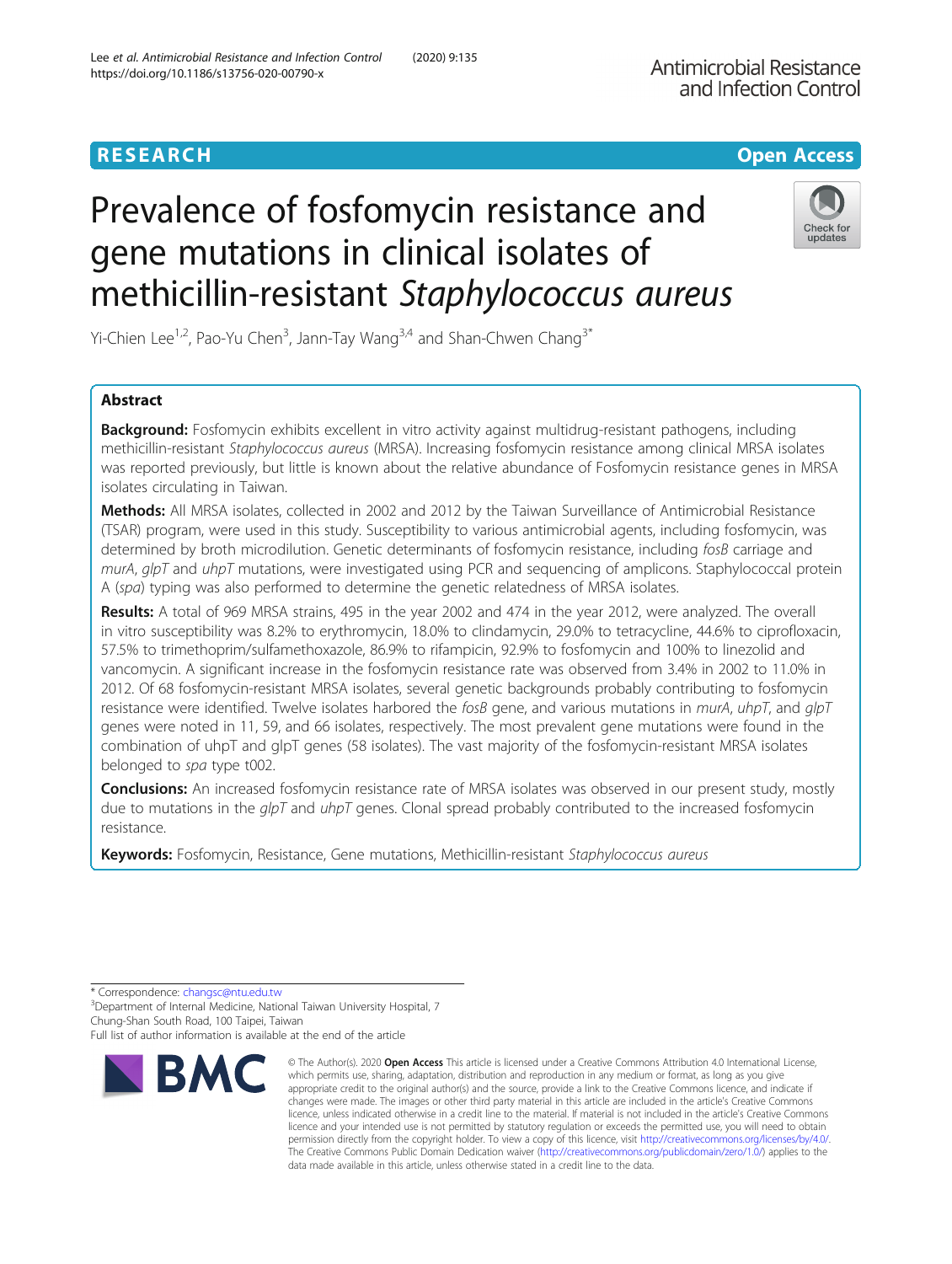# Background

Fosfomycin, a phosphonic acid derivative produced by Streptomyces spp. and discovered in 1969 [[1](#page-5-0)], displays broad-spectrum activity against both Gram-negative and Gram-positive pathogens. It is a bactericidal antimicrobial agent that interferes with the enzyme-catalyzed bacterial cell wall synthesis [[2\]](#page-5-0). Numerous studies have demonstrated the excellent in vitro susceptibility of multidrug-resistant and extensively drug-resistant organisms (MDRO and XDROs) to fosfomycin, including vancomycin-resistant enterococci (VRE) (96%) [\[3](#page-5-0)], ESBL-producing *Enterobacteriaceae* (87.7%) [\[4](#page-5-0)],<br>carbapenem-resistant Gram-negative bacteria (99%) [\[5](#page-5-0)], and methicillin-resistant Staphylococcus aureus (MRSA) (99.6%) [\[6\]](#page-5-0). Additionally, the synergistic effect of fosfomycin in combination with other relevant antibiotics against the above-mentioned MDR microorganisms, evaluated by time-kill experiments, checkerboard analysis and E-test methods [\[7](#page-5-0)–[9](#page-5-0)], was promising. These studies indicated that fosfomycin could be a potential treatment option for the difficult-to-treat infections caused by drug-resistant organisms.

Among MDROs, MRSA is a major human pathogen which causes various dangerous infections, such as bacteremia, endocarditis, and abscess, in both community and hospital settings [\[10\]](#page-5-0). Fosfomycin alone or combined with other antimicrobial agents exhibited favorable in vitro activity against MRSA [[6,](#page-5-0) [8](#page-5-0), [11,](#page-5-0) [12](#page-5-0)], and more than 70% clinical cure was observed with fosfomycin administration for the treatment of MRSA infection [\[13](#page-5-0), [14\]](#page-5-0). However, S. aureus with fosfomycin resistance developed and rose rapidly by 30–70% in China [[15](#page-5-0)]. The mechanism of bacterial resistance to fosfomycin could involve either a chromosomeassociated defective transport system or plasmidmediated fosfomycin-inactivating enzymes. First, two key transporter systems, GlpT and UhpT, mediated the entry of fosfomycin into bacterial cells [[16\]](#page-5-0). Once mutations in the chromosomal  $glpT$  and  $uhpT$  genes occurred, reduction in permeability with subsequent conferred MRSA resistance to fosfomycin was observed  $[16–18]$  $[16–18]$  $[16–18]$  $[16–18]$ . Second, the *murA* gene mutants exhibited lower affinity for fosfomycin [\[19](#page-5-0)], conferring various degrees of drug resistance. Moreover, a few fosfomycin-modifying enzymes, including FosA, FosB, FosC, and FosX, catalyzed the inactivation of fosfomycin [[20](#page-5-0)–[22\]](#page-5-0), and only FosB is produced by Grampositive bacteria [[23\]](#page-5-0). Most of the previous studies investigated the mechanism of fosfomycin resistance among Gram-negative bacteria, and only limited information about the resistance mechanism of Grampositive pathogens, particularly MRSA, is available. Hence, in the present study, we aimed to survey the prevalence of fosfomycin resistance and the associated uhpT,  $glpT$ , murA, and  $f$ osB genetics in clinical iso-

# **Methods**

# Bacterial isolates

lates of MRSA in Taiwan.

All MRSA strains, collected in 2002 and 2012 through the TSAR program from different hospitals in Taiwan, were used in this study. The principles of isolate collection by the TSAR program had been described clearly in a previous study [[8\]](#page-5-0). Duplicate isolates were excluded, and a total of 969 MRSA isolates, 495 collected in 2002 and 474 in 2012, were analyzed. All these strains were identified as *S. aureus* by performing Gram staining, a catalase-activity test, and a coagulase latex agglutination test (automated VITEK-2 system, Biomerieus, France). Methicillin resistance was ascertained using agar disk diffusion (Kirby-Bauer), according to the guidelines established by the Clinical and Laboratory Standards Institute (CLSI) [\[24](#page-5-0)]. The study was approved by the Ethical Committee of the National Taiwan University Hospital (NTUH-IRB No. 201504056RINB).

#### Antimicrobial susceptibility

The antimicrobial susceptibility to clindamycin, ciprofloxacin, erythromycin, linezolid, rifampicin, trimethoprim/sulfamethoxazole, tetracycline, fosfomycin, and vancomycin was determined using a broth microdilution method according to the CLSI recommendations [\[24](#page-5-0)], and the results were interpreted using the criteria for S. aureus provided by the CLSI [\[24](#page-5-0)]. Staphylococcus aureus ATCC 29213 was used as the internal control for each run of the susceptibility test.

### Genetic analysis

DNA of 68 fosfomycin-resistant MRSA isolates was harvested using a DNA Extraction System kit (Viogene, New Taipei City, Taiwan) according to the manufacturer's instructions. The presence of fosB was detected by PCR using the previously described primers [\[25\]](#page-5-0), and the full nucleotide sequence of three genes (murA, uhpT, and  $g/pT$ ) was determined by combing direct sequencing and primer walking with the individual PCR products. Primers, used in the present study, are shown in Table [1](#page-2-0). The PCR and sequencing procedures were described in prior studies [\[15](#page-5-0), [25\]](#page-5-0).

# Molecular typing

Staphylococcal protein A (spa gene) typing was performed for 68 fosfomycin-resistant MRSA isolates. The highly variable X region in *spa* was amplified by PCR using the previously described primers [\[26](#page-5-0)]. The purified PCR products were sequenced, and the *spa* types were confirmed by analyzing the nucleotide sequence utilizing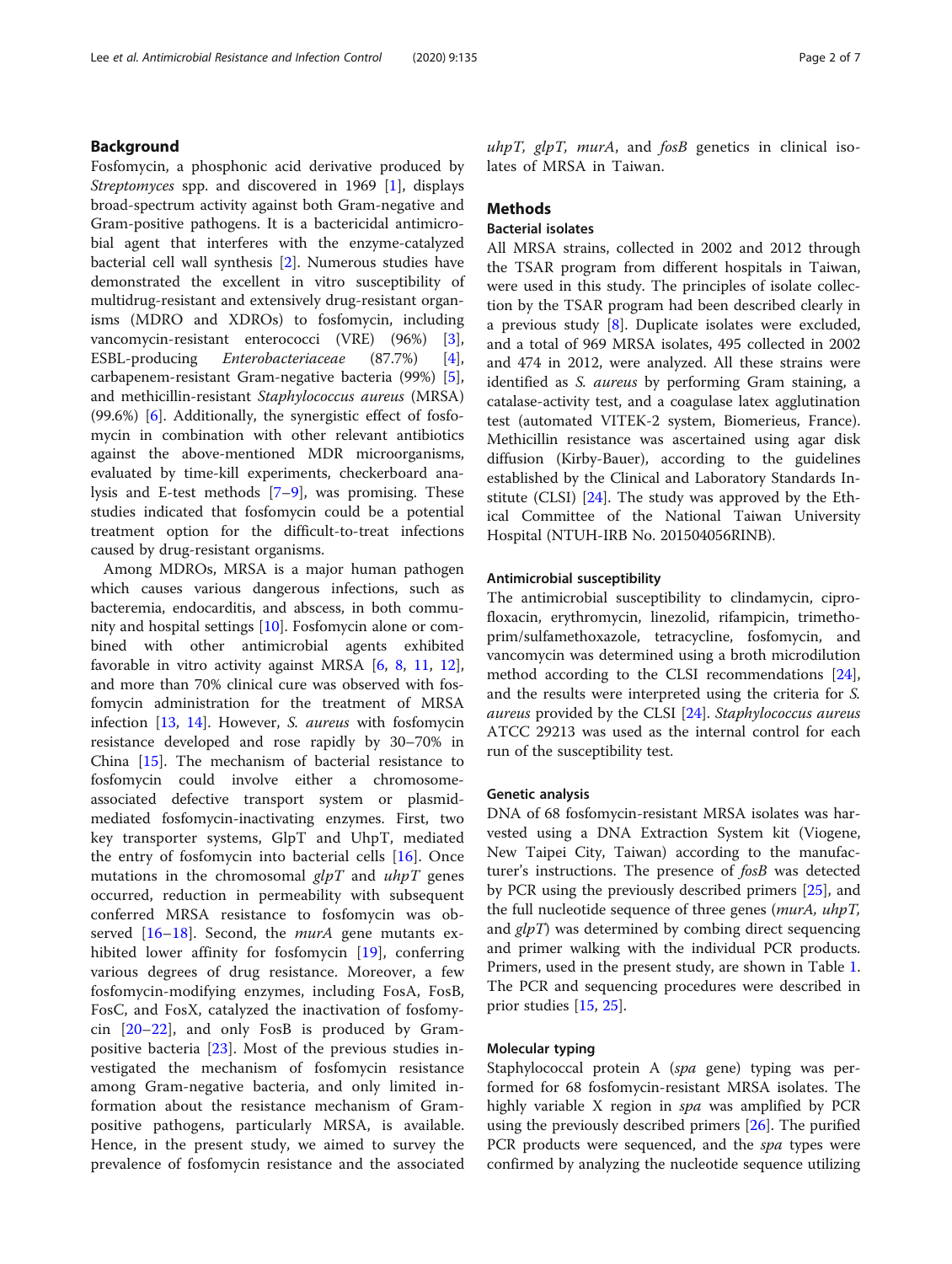| Primers       | Genes | Primer sequences $(5 > 3)$      | Product size           | References               |  |  |
|---------------|-------|---------------------------------|------------------------|--------------------------|--|--|
| $f$ os $B$ -F | fosB  | CAGAGATATTTTAGGGGCTGACA         | 312bp                  | $[25]$                   |  |  |
| fosB-R        |       | CTCAATCTATCTTCTAAACTTCCTG       |                        |                          |  |  |
| murA-F        | murA  | GCCCTTGAAAGAATGGTTCGT           | $1600$ bp <sup>a</sup> |                          |  |  |
| murA-R        |       | GTTACAATACTCGACGCAGGT           |                        |                          |  |  |
| glpT-F        | glpT  | TGAATAAAACAGCAGGGCAA            | $1699$ bp <sup>a</sup> | NC 002745.2 <sup>b</sup> |  |  |
| glpT-R        |       | CACAGCTAGTATGTATAACGAC          |                        |                          |  |  |
| uhpT-F        | uhpT  | <b>TGTGTTTATGTTCAGTATTTTGGA</b> | $1571$ bp <sup>a</sup> | NC 002745.2 <sup>b</sup> |  |  |
| uhpT-R        |       | <b>TCTTTCATCTCTTCACGCAC</b>     |                        |                          |  |  |

<span id="page-2-0"></span>Table 1 PCR primers of fosA, fosB, fosC, murA, glpT, and uhpT genes

<sup>a</sup> PCR product including surrounding sequences adjacent to target gene

**b** GenBank-EMBL-DDBL accession number

BioNumerics Version 6.5 (Applied Maths NV, Sint-Martens-Latem, Belgium) [[27\]](#page-5-0).

#### Statistical analysis

Categorical variables were expressed as percentages, and Fisher's exact test with two-sided comparison was utilized for the assessment of statistical significance.

#### Results

#### Susceptibilities to tested antimicrobial agents

The overall susceptibilities to various antibiotics was demonstrated in Table 2. Susceptibility rates to clindamycin, erythromycin, tetracycline, and trimethoprim/sulfamethoxazole increased from 2002 to 2012; however, the susceptibility rates to rifampicin and fosfomycin between 2002 and 2012 decreased statistically significantly, shown in Table 2. All tested MRSA isolates remained 100% susceptible to linezolid and vancomycin. Among the fosfomycinresistant MRSA isolates, lower susceptibility rates to clindamycin, ciprofloxacin, erythromycin, and rifampicin were noted compared with those of the fosfomycin-susceptible group. In contrast, the susceptibility rates to trimethoprim/ sulfamethoxazole and tetracycline within the fosfomycinsusceptible group was lower (Table [3](#page-3-0)).

Table 2 Antibiotics susceptibilities grouped by study year

| Antibiotics <sup>a</sup> | Overall                             | Susceptibilities by years (%) |                  |                |  |  |  |  |
|--------------------------|-------------------------------------|-------------------------------|------------------|----------------|--|--|--|--|
|                          | susceptibilities<br>$(%) (n = 968)$ | 2002 $(n = 495)$              | 2012 $(n = 473)$ | $\overline{P}$ |  |  |  |  |
| Clindamycin              | 174 (18.0)                          | 49 (9.9)                      | 125 (26.4)       | < 0.001        |  |  |  |  |
| Ciprofloxacin            | 432 (44.6)                          | 224 (45.3)                    | 208 (44.0)       | 0.699          |  |  |  |  |
| Erythromycin             | 79 (8.2)                            | 17(3.4)                       | 62 (13.1)        | < 0.001        |  |  |  |  |
| Linezolid                | 968 (100)                           | 495 (100)                     | 473 (100)        |                |  |  |  |  |
| Rifampicin               | 841 (86.9)                          | 456 (92.1)                    | 385 (81.4)       | < 0.001        |  |  |  |  |
| <b>SXT</b>               | 557 (57.5)                          | 236 (47.7)                    | 321 (67.9)       | < 0.001        |  |  |  |  |
| Tetracycline             | 281 (29.0)                          | 70 (14.1)                     | 211(44.6)        | < 0.001        |  |  |  |  |
| Fosfomycin               | 900 (93.0)                          | 478 (96.6)                    | 422 (89.2)       | < 0.001        |  |  |  |  |
| Vancomycin               | 968 (100)                           | 495 (100)                     | 473 (100)        |                |  |  |  |  |

a Antibiotic abbreviation: SXT, trimethoprim/sulfamethoxazole

# Prevalence of fosfomycin resistance genes

Patients with fosfomycin-resistant MRSA colonization/ infection have a median age of 79 years (interquartile range: 69–85), which is significantly elder than that of patients with fosfomycin-susceptible MRSA (median, 59; interquartile range: 33–76). Most of those fosfomycinresistant MRSA isolates were collected from the hospitals located in central (37 isolates) or southern (20 isolates) Taiwan, but the majorities of fosfomycinsusceptible MRSA strains were isolated from central (34.9%) and northern Taiwan (28%). Of 68 fosfomycinresistant MRSA isolates, 12 strains harbored the fosB gene with fosfomycin MICs ranging from 128 to > 2048 mg/L (Table [4](#page-3-0)). Classification of different mutations in the murA, uhpT, and glpT genes, including various nucleic acid deletions and amino acid substitutions, was defined as following: type ImurA, G257D; type IImurA, D278E; type IIImurA, deletion at position 717; type IVmurA, G322S; type VmurA, L162I; type VImurA, E271Q; type VIImurA, G240R; type IuhpT, A279V; type IIuhpT, A297V/E225D; type IIIuhpT, F267L/L281X; type IVuhpT, G161R; type IglpT, A434V; type IIglpT, W147X; type IIIglpT, F197I; type IVglpT, A434V/ G399S; type VglpT, C57X; type VIglpT, T313K. Nevertheless, a total of 11 isolates expressed a murA mutation, and seven different subtypes, including type  $I_{murA}$  to type  $VII_{murA}$ , were identified in these mutant genes. Only type  $III_{murA}$  led to a deletion of one nucleic acid at position 717, and the other six mutations (type I-II $_{murA}$ ) and type IV-VII $_{murA}$ ) resulted in distinct amino acid substitutions within the MurA protein. The most commonly encountered fosfomycin-resistant murA mutant was type I (4 isolates).

Sixty-six of 68 fosfomycin-resistant MRSA strains contained one of the six different mutations (type I-VI $_{elpT}$ ) found in the  $glpT$  gene with the majority containing a type  $I_{glpT}$  mutation (60 isolates). Each of these mutations caused amino acid substitutions within the GlpT protein. Furthermore, four different mutations (type I- $IV_{\mu\mu pT}$ ) were recognized in the  $\mu npT$  gene of the 59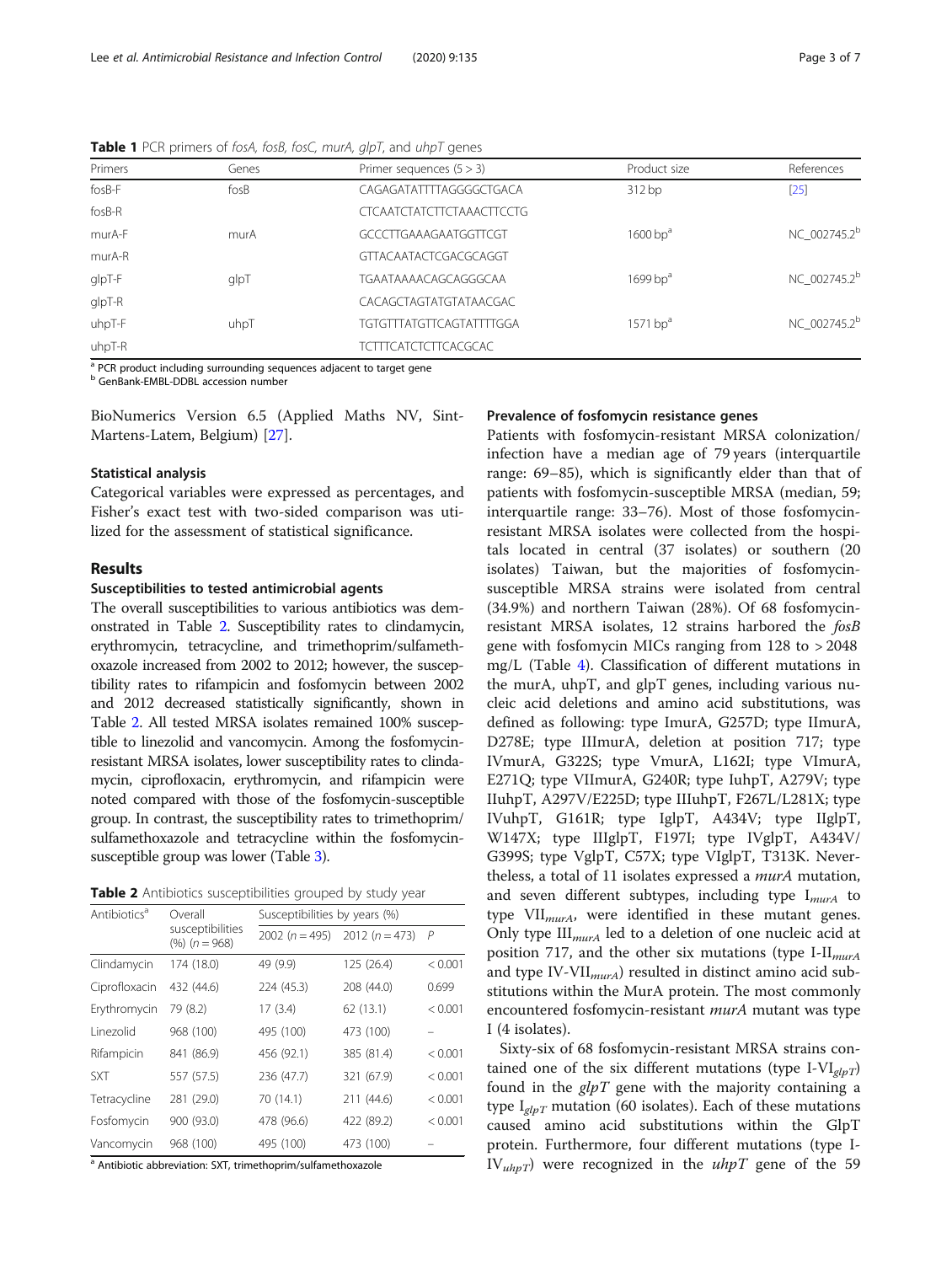| Antibiotics <sup>a</sup> | Susceptibilities by (%)              | Statistics                        |         |
|--------------------------|--------------------------------------|-----------------------------------|---------|
|                          | Fosfomycin-Susceptible ( $n = 900$ ) | Fosfomycin-Resistant ( $n = 68$ ) | P       |
| Clindamycin              | 173 (19.2)                           | 1(1.5)                            | < 0.001 |
| Ciprofloxacin            | 431 (47.9)                           | 1(1.5)                            | < 0.001 |
| Erythromycin             | 79 (8.8)                             | 0(0)                              | 0.005   |
| Linezolid                | 900 (100)                            | 68 (100)                          |         |
| Rifampicin               | 833 (92.6)                           | 9(13.2)                           | < 0.001 |
| <b>SXT</b>               | 495 (55.0)                           | 62 (91.2)                         | < 0.001 |
| Tetracycline             | 221 (24.6)                           | 60 (88.2)                         | < 0.001 |
| Vancomycin               | 900 (100)                            | 68 (100)                          |         |

<span id="page-3-0"></span>Table 3 Susceptibilities of different antibiotics in methicillin-resistant Staphylococcus aureus isolates divided by sensitive to fosfomycin and resistance to fosfomycin

<sup>a</sup> Antibiotic abbreviation: SXT, trimethoprim/sulfamethoxazole

fosfomycin-resistant MRSA isolates with type  $I_{uhpT}$  as the most prevalent (55 isolates). Similarly, the four mutations resulted in amino acid substitutions within the UhpT protein. Likewise, 58 fosfomycin-resistant MRSA isolates displayed dual resistance mechanisms. The details of those fosfomycin-resistant MRSA isolates harboring different types of mutation genes were described in Table 4.

# Molecular typing

The 68 fosfomycin-resistant MRSA strains were classified into several spa types, including t002 (52 isolates), t037 (5 isolates), and other spa types. The 52 spa t002 fosfomycin-resistant isolates had a greater proportion (51/52) of high fosfomycin MICs (1024  $\sim$  > 2048) than in the other 16 (12/16) fosfomycin-resistant isolates ( $p =$ 0.019). Among them, 11 isolates harbored the *fosB* gene;

|  |  |  |  |  | Table 4 Distributions of fosfomycin-resistant related genes corresponding MIC values among MRSA isolates |
|--|--|--|--|--|----------------------------------------------------------------------------------------------------------|
|--|--|--|--|--|----------------------------------------------------------------------------------------------------------|

| uhpT<br>mutation <sup>a</sup> | $g$ $pT$<br>$mutationb$ | murA<br>$mutationc$ | $f$ os $B$<br>gene | t002         |                          | t037           |                          | Other spa types |                          | Total          |               |
|-------------------------------|-------------------------|---------------------|--------------------|--------------|--------------------------|----------------|--------------------------|-----------------|--------------------------|----------------|---------------|
|                               |                         |                     |                    | n            | FOS range                | n              | FOS range                | n               | FOS range                | n              | FOS range     |
| Wild type                     | Wild type               | Wild type           | Positive           | 0            |                          | 0              |                          | $\mathbf{1}$    | 128                      | 1              | 128           |
| Wild type                     | Type I                  | Wild type           | Positive           | 1            | > 2048                   | 0              | $\overline{\phantom{m}}$ | $\mathbf{0}$    |                          | 1              | > 2048        |
| Wild type                     | Type I                  | Wild type           | Negative           | 3            | >2048                    | 0              | $\overline{\phantom{m}}$ | $\mathbf{1}$    | 2048<br>$\geq$           | 4              | >2048         |
| Wild type                     | Type II                 | Type I              | Negative           | 0            | $\overline{\phantom{m}}$ | $\overline{2}$ | >2048                    | $\mathbf{0}$    | $\overline{\phantom{m}}$ | $\overline{2}$ | >2048         |
| Wild type                     | Type VI                 | Wild type           | Negative           | 0            |                          | 1              | 64                       | $\mathbf{0}$    | $\overline{\phantom{m}}$ | 1              | 64            |
| Type I                        | Wild type               | Type I              | Negative           | 0            |                          |                | 128                      | 0               | $\qquad \qquad -$        | 1              | 128           |
| Type I                        | Type I                  | Wild type           | Positive           | 9            | > 2048                   | 0              |                          | $\mathbf 0$     |                          | 9              | > 2048        |
| Type I                        | Type I                  | Wild type           | Negative           | 31           | $1024 - 2048$            | 0              | -                        | 7               | >2048                    | 38             | $1024 - 2048$ |
| Type I                        | Type I                  | Type III            | Positive           | $\mathbf{1}$ | > 2048                   | 0              | $\overline{\phantom{m}}$ | $\mathbf{0}$    | $\overline{\phantom{m}}$ | 1              | >2048         |
| Type I                        | Type I                  | Type IV             | Negative           | 2            | >2048                    | 0              | $\overline{\phantom{m}}$ | $\Omega$        | $\overline{\phantom{m}}$ | $\overline{2}$ | >2048         |
| Type I                        | Type I                  | Type V              | Negative           | $\mathbf{1}$ | > 2048                   | 0              | $\overline{\phantom{m}}$ | $\mathbf{0}$    | $\overline{\phantom{m}}$ | 1              | >2048         |
| Type I                        | Type I                  | Type VII            | Negative           | 1            | > 2048                   | 0              | $\overline{\phantom{m}}$ | $\mathbf{0}$    | $\overline{\phantom{m}}$ | 1              | > 2048        |
| Type I                        | Type III                | Wild type           | Negative           |              | 128                      | 0              | $\overline{\phantom{0}}$ | $\mathbf{0}$    | $\overline{\phantom{m}}$ | 1              | 128           |
| Type I                        | Type IV                 | Wild type           | Negative           | 1            | >2048                    | 0              | -                        | $\mathbf{0}$    | $\qquad \qquad -$        | 1              | >2048         |
| Type II                       | Type I                  | Wild type           | Negative           | 1            | > 2048                   | 0              |                          | $\mathbf{0}$    | -                        | 1              | > 2048        |
| Type II                       | Type I                  | Type VI             | Negative           | 0            |                          | 0              |                          | $\mathbf{1}$    | > 2048                   | 1              | >2048         |
| Type III                      | Type I                  | Type II             | Negative           | 0            |                          | 0              |                          |                 | 256                      | 1              | 256           |
| Type IV                       | Type V                  | Type I              | Negative           | 0            |                          |                | 2048                     | $\mathbf{0}$    |                          | 1              | 2048          |

<sup>a</sup> Type I: A279V; Type II: A297V/E225D; Type III: F267L/L281X; Type IV: G161R; Wild type: no mutations detected

<sup>b</sup> Type I: A434V; Type II: W147X; Type III: F197I; Type IV: A434V/G399S; Type V: C57X; Type VI: T313K; Wild type: no mutations detected

<sup>c</sup> Type I: G257D; Type II: D278E; Type III: deletion at position 717; Type IV: G322S; Type V. L162I; Type VI: E271Q; Type VII: G240R; Wild type: no mutations detected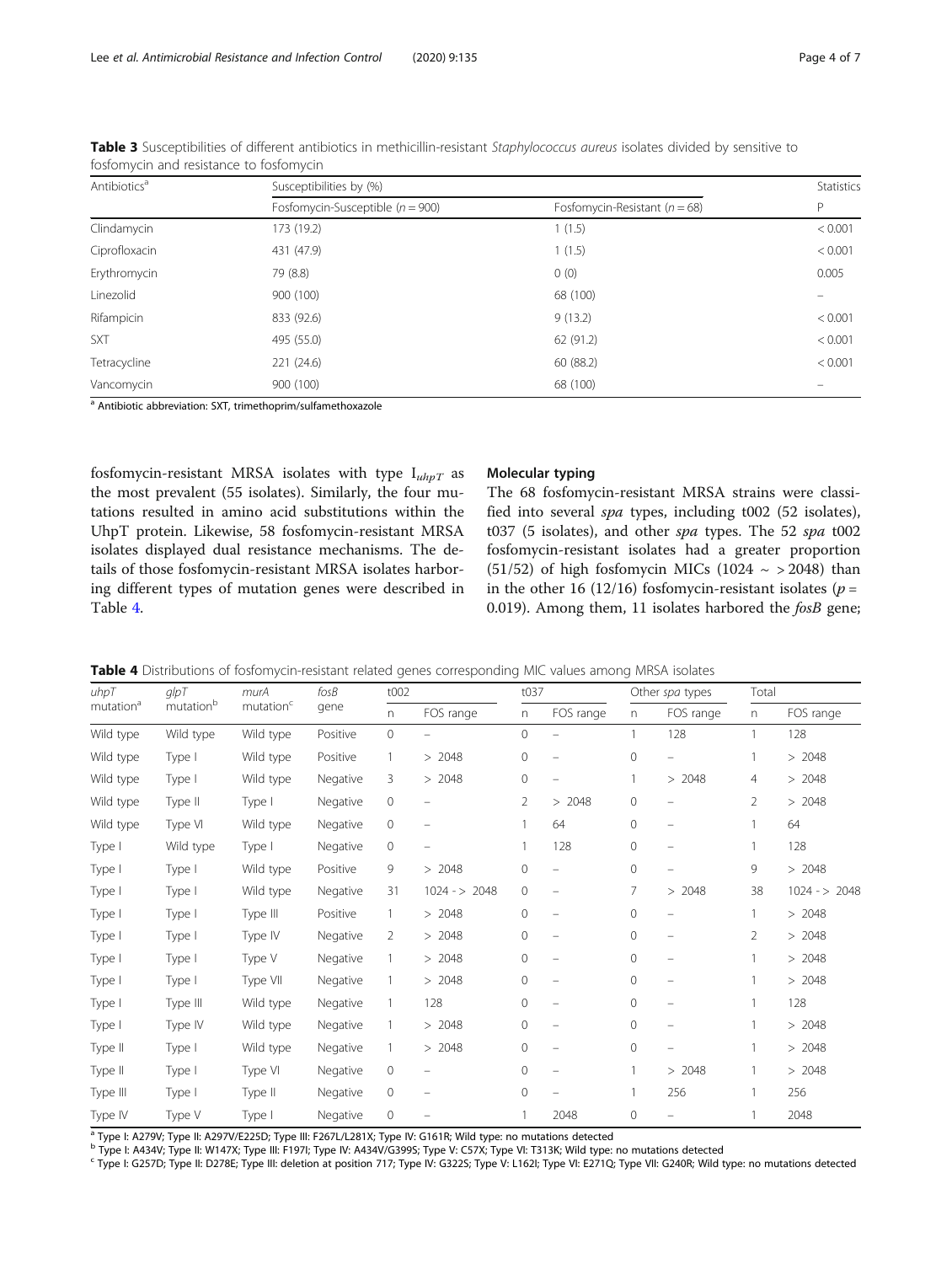5 strains, the *murA* gene; 52 and 48 mutants, the  $glpT$ and *uhpT* genes, respectively.

# **Discussion**

A unique mechanism of action of fosfomycin made crossresistance to other antibiotic classes less common, which motivated physicians to reevaluate its ability to destroy drug-resistant pathogens, including MRSA [\[16\]](#page-5-0). In our study, elderly patients seemingly had the tendency of acquisition of fofsomycin-resistant MRSA infections, and the vast majority of those resistant strains were isolated from those hospitals located in central or southern Taiwan. The background mechanisms of this phenomenon need further investigation. Although the MRSA isolates exhibited high in vitro susceptibility to fosfomycin higher than 90%, a significant increase in fosfomycin resistance rate during past decades (from 3.4% in 2002 to 11.0% in 2012) was observed in Taiwan. Among the fosfomycin-resistant isolates, a higher resistance rate to clindamycin, ciprofloxacin, erythromycin, and rifampicin was noted; however, trimethoprim/sulfamethoxazole and tetracycline displayed more favorable susceptibility. Type  $I_{\mu h pT}$  and type  $I_{\mu l pT}$  mutations predominantly caused fosfomycin resistance in our MRSA isolates, and the vast majority of isolates belonged to spa type t002.

Little was known about the MRSA fosfomycin resistance mechanism in epidemiological research, and very few literature reports were previously published [[15,](#page-5-0) [28](#page-5-0), [29\]](#page-6-0). Of those studies, a large-scale surveillance conducted by Fu et al. [[15](#page-5-0)] in China demonstrated a 13.4% (9/67) fosB-positive rate with two-thirds (6/9) belonging to ST5. A research study by Etienne et al. [\[28](#page-5-0)] revealed that 18 of 39 (46.2%) S. aureus isolates, containing the fosB gene, were highly resistant to fosfomycin, but only one MRSA isolate had the fosB gene (Zhejiang, China) [[29\]](#page-6-0). In our present study, approximately one-fifth of the MRSA isolates with fosfomycin resistance carried the fosB gene with the dominant t002 spa typing  $(11/12)$ , which belonged to ST5. Our finding was similar to that described in Fu's report; it implicated the presence of clonal spread among the fosB-positive MRSA isolates, despite the previously reported triviality of *fosB* [[30](#page-6-0)].

MurA, a target enzyme involved in the biosynthesis of bacterial peptidoglycan, could be inactivated by fosfomycin via its binding to the active site of the enzyme [\[16](#page-5-0)]. However, mutations of the *murA* gene resulted in amino acid substitutions, rendering susceptible clinical isolates resistant to fosfomycin  $[16]$  $[16]$  $[16]$ . Fu et al.  $[15]$  $[15]$  illustrated that a murA mutation played an unclear role in the fosfomycin resistance in their study, and a type  $II_{murA}$  mutant was the most common among all *murA* mutations. Our results were different in this regard. The difference in the source of clinical specimens in these two studies

might indicate that the mechanisms of fosfomycin resistance are different in Taiwan and mainland China.

The vast majority of the MRSA isolates in the present study possessed at least one of  $glpT$  and/or  $uhpT$  mutations, implicating that the genes, encoding transporter mutants, contributed to fosfomycin resistance substantially. This result contrasted to the findings of the preceding study [[15](#page-5-0)]. The prevailing subtype of mutations in the  $glpT$  and  $uhpT$  genes was also different from that reported by Fu et al. [[15](#page-5-0)]. Forty-eight fosfomycin-resistant MRSA isolates with dual resistance mechanisms  $\left(\frac{glp}{I}\right)$  and  $\mu\left(\frac{hl}{I}\right)$ mutations) belonged to spa type t002, again implying clonal spread of fosfomycin-resistant MRSA.

The most prevalent and the second most common spa types were t002 and t037 in our study, respectively, revealing that fosfomycin resistance in MRSA isolates were correlated to some spa types. A similar correlation was noticed in other countries, including Sweden, Korea, China, Iran, Africa, Canada, and Brazil [[31\]](#page-6-0). An international, or even intercontinental spread of specific fosfomycin-resistant MRSA clones may be occurring.

In the present study, the susceptibility of the MRSA isolates to various antibiotics was similar to that reported in the previous studies from Taiwan [[8,](#page-5-0) [27\]](#page-5-0) but different from that in other countries [\[32](#page-6-0)–[34\]](#page-6-0). Variation in drug susceptibility between geographic areas might be due to the presence of different prevalent MRSA clones and the difference in antibiotic selective pressure.

The major limitation of the present study is that it was conducted using the clinical MRSA isolates in Taiwan; thus, worldwide generalization of the results should be made carefully.

#### Conclusions

In conclusion, our study illustrated that the fosfomycin resistance rate of the MRSA isolates increased significantly in the past, and mutations in the  $glpT$  and/or  *genes were key for inducing fosfomycin resistance.* These findings indicated to physicians that they should prescribe fosfomycin cautiously for treating MRSA infections empirically. Furthermore, t002 was the most frequently seen *spa* type among the fosfomycin-resistant MRSA isolates. This was comparable to that in other countries globally. Therefore, it is necessary to continuously monitor fosfomycin resistance and its mechanisms.

#### Supplementary information

Supplementary information accompanies this paper at [https://doi.org/10.](https://doi.org/10.1186/s13756-020-00790-x) [1186/s13756-020-00790-x.](https://doi.org/10.1186/s13756-020-00790-x)

Additional file 1.

#### Abbreviations

MRSA: methicillin resistant Staphylococcus aureus; TSAR: Taiwan Surveillance of Antimicrobial Resistance; PCR: polymerase chain reaction;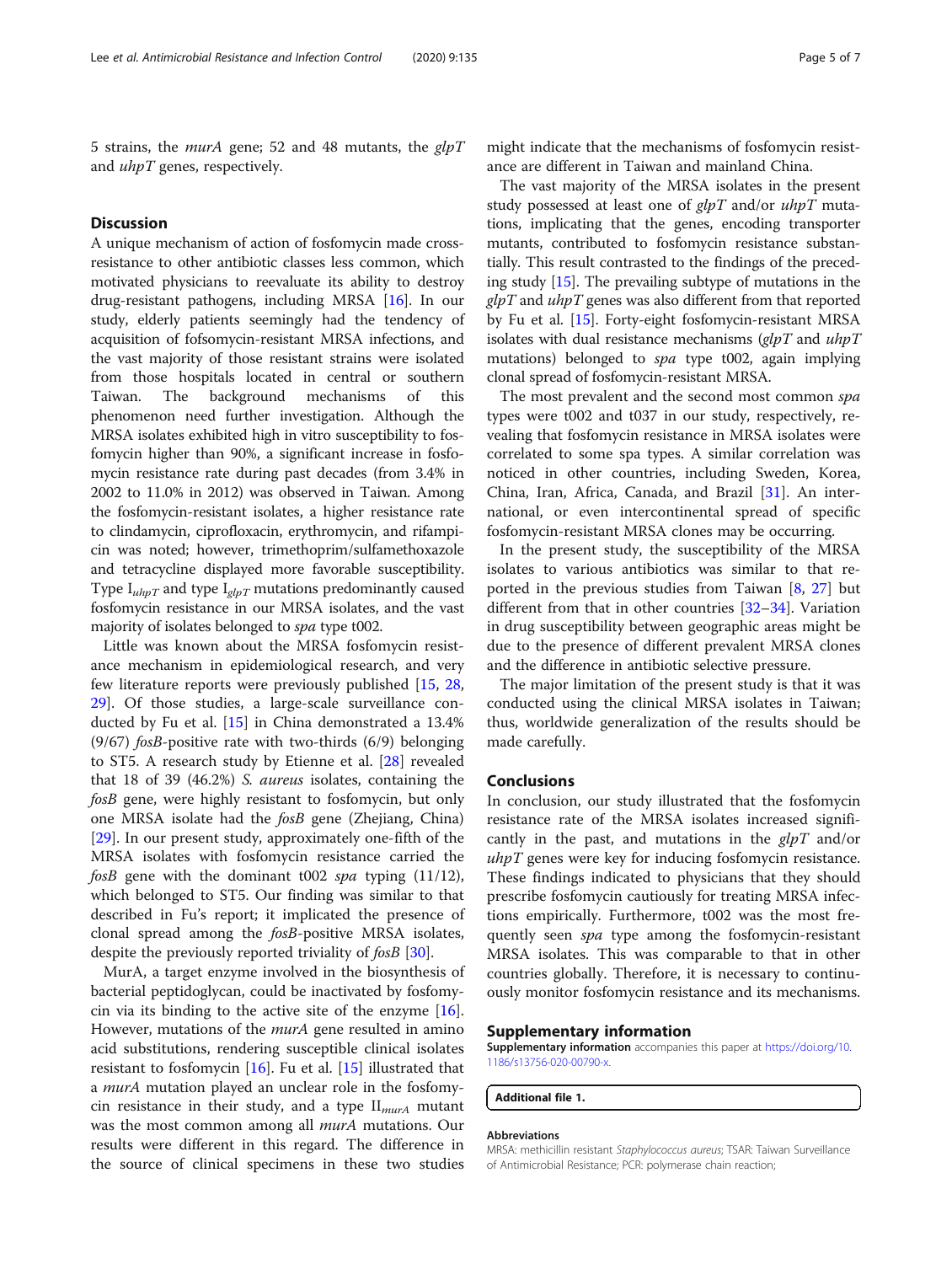<span id="page-5-0"></span>spa: Staphylococcal protein A; MDRO: multidrug-resistant organisms; XDRO: extensively drug-resistant organisms; VRE: vancomycin-resistant enterococci; ESBL: extended spectrum beta-lactamases; CLSI: Clinical and Laboratory Standards Institute

#### Acknowledgements

Not applicable.

#### Authors' contributions

YCL and PYC wrote the article and revised it critically for important intellectual content. JTY collected the data and did the analysis and interpretation of data. SCC was responsible for the conception and design of the study. SCC had given the final approval of the version to be published. All authors had read and approved the final manuscript.

#### Funding

There were no external or internal sources of specific funding for this paper, and the data were generated as part of the department's routine work.

#### Availability of data and materials

The datasets used during the current study are available from the corresponding author on reasonable request.

#### Ethics approval and consent to participate

The study was carried out in accordance with the principles stated in the Declaration of Helsinki, and approved by the Ethical Committee of National Taiwan University Hospital (NTUH-IRB No. 201504056RINB). The Review Board approved to waive inform consent due to the retrospective study design and the research posing no more than minimal risk.

#### Consent for publication

Not applicable.

#### Competing interests

The authors declared no conflict of interest.

#### Author details

<sup>1</sup>Department of Internal Medicine, Fu Jen Catholic University Hospital, Fu Jen Catholic University, New Taipei City, Taiwan. <sup>2</sup>School of Medicine, College of Medicine, Fu Jen Catholic University, New Taipei City, Taiwan. <sup>3</sup>Department of Internal Medicine, National Taiwan University Hospital, 7 Chung-Shan South Road, 100 Taipei, Taiwan. <sup>4</sup>Institute of Infectious Diseases and Vaccinology, National Health Research Institutes, Tsu-Nan County, Taiwan.

# Received: 8 February 2020 Accepted: 23 July 2020 Published online: 17 August 2020

#### References

- 1. Hendlin D, Stapley EO, Jackson M, Wallick H, Miller AK, Wolf FJ, et al. Phosphonomycin, a new antibiotic produced by strains of streptomyces. Science. 1969;166:122–3.
- 2. Skarzynski T, Mistry A, Wonacott A, Hutchinson SE, Kelly VA, Duncan K. Structure of UDP-N-acetylglucosamine enolpyruvyl transferase, an enzyme essential for the synthesis of bacterial peptidoglycan, complexed with substrate UDP-N-acetylglucosamine and the drug fosfomycin. Structure. 1996;4:1465–74.
- 3. Pogue JM, Marchaim D, Abreu-Lanfranco O, Sunkara B, Mynatt RP, Zhao JJ, et al. Fosfomycin activity versus carbapenem-resistant Enterobacteriaceae and vancomycin-resistant Enterococcus, Detroit, 2008-10. J Antibiot (Tokyo). 2013;66:625–7.
- 4. Cho YH, Jung SI, Chung HS, Yu HS, Hwang EC, Kim SO, et al. Antimicrobial susceptibilities of extended-spectrum beta-lactamase-producing Escherichia coli and Klebsiella pneumoniae in health care-associated urinary tract infection: focus on susceptibility to fosfomycin. Int Urol Nephrol. 2015;47: 1059–66.
- 5. Tuon FF, Rocha JL, Formighieri MS, Sfair S, Bertoldi MB, Palmeiro JK, et al. Clinical Fosfomycin susceptibility of isolates with blaKPC-2 from Brazil. J Inf Secur. 2013;67:247–9.
- 6. Champion EA, Miller MB, Popowitch EB, Hobbs MM, Saiman L, Muhlebach MS, et al. Antimicrobial susceptibility and molecular typing of MRSA in cystic fibrosis. Pediatr Pulmonol. 2014;49:230–7.
- 7. Descourouez JL, Jorgenson MR, Wergin JE, Rose WE. Fosfomycin synergy in vitro with amoxicillin, daptomycin, and linezolid against vancomycinresistant Enterococcus faecium from renal transplant patients with infected urinary stents. Antimicrob Agents Chemother. 2013;57:1518–20.
- 8. Lee YC, Chen PY, Wang JT, Chang SC. A study on combination of daptomycin with selected antimicrobial agents: in vitro synergistic effect of MIC value of 1 mg/L against MRSA strains. BMC Pharmacol Toxicol. 2019;20:25.
- 9. Samonis G, Maraki S, Karageorgopoulos DE, Vouloumanou EK, Falagas ME. Synergy of fosfomycin with carbapenems, colistin, netilmicin, and tigecycline against multidrug-resistant Klebsiella pneumoniae, Escherichia coli, and Pseudomonas aeruginosa clinical isolates. Eur J Clin Microbiol Infect Dis. 2012;31:695–701.
- 10. Lowy FD. Staphylococcus aureus infections. N Engl J Med. 1998;339:520–32.
- 11. Rebiahi SA, Abdelouahid DE, Rahmoun M, Abdelali S, Azzaoui H. Emergence of vancomycin-resistant Staphylococcus aureus identified in the Tlemcen university hospital (north-West Algeria). Med Mal Infect. 2011;41:646–51.
- 12. Lingscheid T, Tobudic S, Poeppl W, Mitteregger D, Burgmann H. In vitro activity of doripenem plus fosfomycin against drug-resistant clinical blood isolates. Pharmacology. 2013;91:214–8.
- 13. Dinh A, Salomon J, Bru JP, Bernard L. Fosfomycin: efficacy against infections caused by multidrug-resistant bacteria. Scand J Infect Dis. 2012;44:182–9.
- 14. Florent A, Chichmanian RM, Cua E, Pulcini C. Adverse events associated with intravenous fosfomycin. Int J Antimicrob Agents. 2011;37:82–3.
- 15. Fu Z, Ma Y, Chen C, Guo Y, Hu F, Liu Y, et al. Prevalence of Fosfomycin resistance and mutations in murA, glpT, and uhpT in methicillin-resistant Staphylococcus aureus strains isolated from blood and cerebrospinal fluid samples. Front Microbiol. 2016;6:1544.
- 16. Aghamali M, Sedighi M, Zahedi Bialvaei A, Mohammadzadeh N, Abbasian S, Ghafouri Z, et al. Fosfomycin: mechanisms and the increasing prevalence of resistance. J Med Microbiol. 2019;68:11–25.
- 17. Takahata S, Ida T, Hiraishi T, Sakakibara S, Maebashi K, Terada S, et al. Molecular mechanisms of fosfomycin resistance in clinical isolates of Escherichia coli. Int J Antimicrob Agents. 2010;35:333–7.
- 18. Nilsson AI, Berg OG, Aspevall O, Kahlmeter G, Andersson DI. Biological costs and mechanisms of fosfomycin resistance in Escherichia coli. Antimicrob Agents Chemother. 2003;47:2850–8.
- 19. Horii T, Kimura T, Sato K, Shibayama K, Ohta M. Emergence of fosfomycinresistant isolates of Shiga-like toxin-producing Escherichia coli O26. Antimicrob Agents Chemother. 1999;43:789–93.
- 20. Bernat BA, Laughlin LT, Armstrong RN. Fosfomycin resistance protein (FosA) is a manganese metalloglutathione transferase related to glyoxalase I and the extradiol dioxygenases. Biochemistry. 1997;36:3050–5.
- 21. Lee SY, Park YJ, Yu JK, Jung S, Kim Y, Jeong SH, et al. Prevalence of acquired fosfomycin resistance among extended-spectrum β-lactamase-producing Escherichia coli and Klebsiella pneumoniae clinical isolates in Korea and IS26-composite transposon surrounding fosA3. J Antimicrob Chemother. 2012;67:2843–7.
- 22. Fillgrove KL, Pakhomova S, Schaab MR, Newcomer ME, Armstrong RN. Structure and mechanism of the genomically encoded fosfomycin resistance protein, FosX, from listeria monocytogenes. Biochemistry. 2007;46:8110–20.
- 23. Sastry S, Doi Y. Fosfomycin: resurgence of an old companion. J Infect Chemother. 2016;22:273–80.
- 24. Clinical and Laboratory Standards Institute. Performance Standards for Antimicrobial Susceptibility Testing: Twenty-eighth Informational Supplement M100-S20. Wayne: CLSI; 2018.
- 25. Chen C, Xu X, Qu T, Yu Y, Ying C, Liu Q, et al. Prevalence of the fosfomycinresistance determinant, fosB3, in Enterococcus faecium clinical isolates from China. J Med Microbiol. 2014;63:1484–9.
- 26. Larsen AR, Stegger M, Sørum M. Spa typing directly from a mecA, spa and pvl multiplex PCR assay-a cost-effective improvement for methicillin-resistant Staphylococcus aureus surveillance. Clin Microbiol Infect. 2008;14:611–4.
- 27. Lee CY, Fang YP, Chang YF, Wu TH, Yang YY, Huang YC. Comparison of molecular epidemiology of bloodstream methicillin-resistant Staphylococcus aureus isolates between a new and an old hospital in Central Taiwan. Int J Infect Dis. 2019;79:162–8.
- 28. Etienne J, Gerbaud G, Fleurette J, Courvalin P. Characterization of staphylococcal plasmids hybridizing with the fosfomycin resistance gene fosB. FEMS Microbiol Lett. 1991;68:119–22.